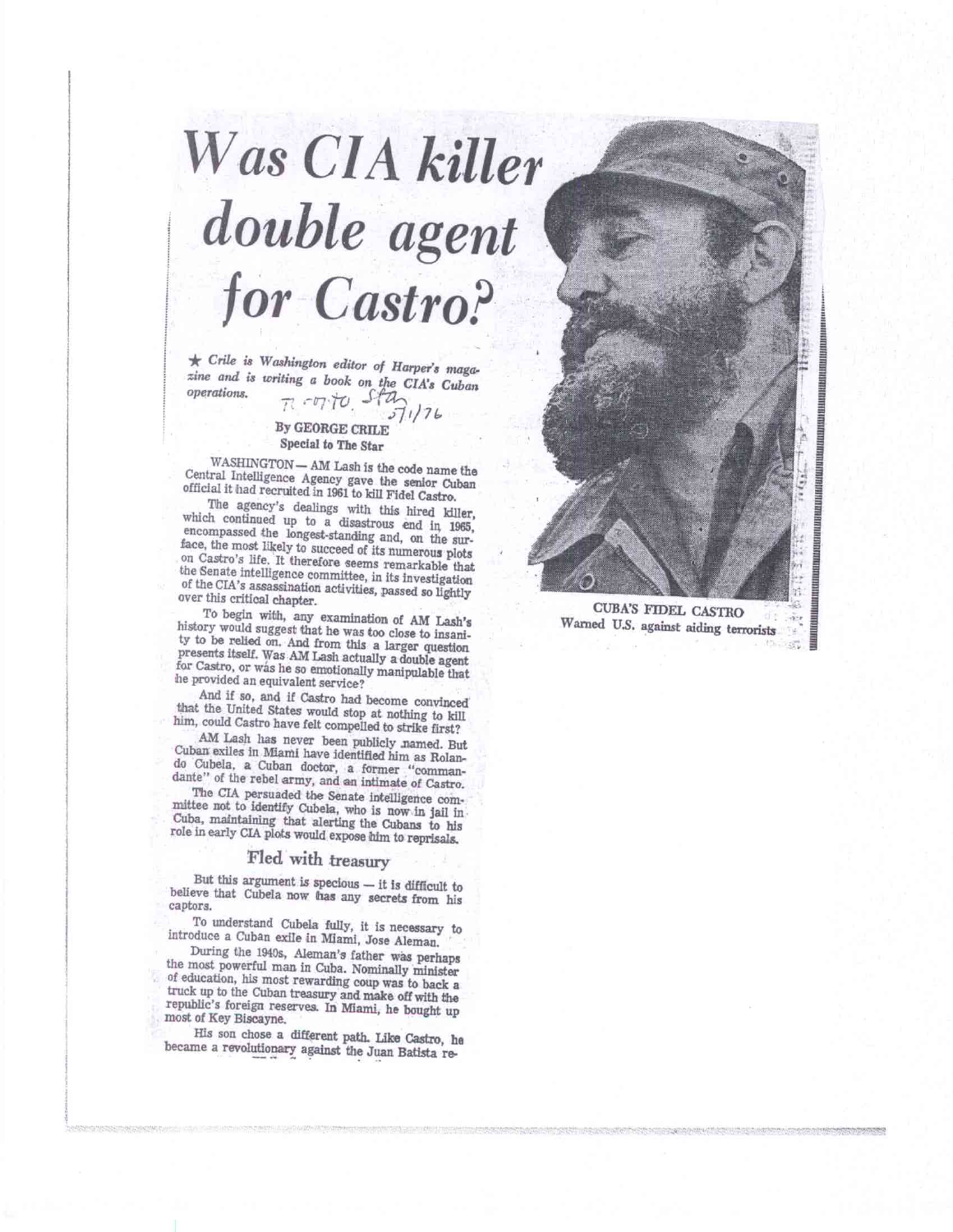gime in Cuba. While Castro was in the mountains, Aleman was helping to procure arms in Havana for the guerrillas. Aleman worked closely with Cubela, who was then one of the student revolutionaries at the University of Havana.

"There are many nasty things we had to do to bring on the revolution," Aleman reflects. The most difficult was the decision to kill Blanco Rico, Batista's chief of military intelligence. The revolutionary logic of that day called for sparing sadistic officials because of the hatred they aroused. "Rico treated everyone like a gentleman. He wouldn't even torture people," Aleman explains. So he had to be done away with.

The man assigned to kill him was Cubela.

In October 1956, Cubela shot Rico through the head in a fashionable Montmartre night club. As he died, Rico caught Cubela's eyes and, Cubela believed, smiled understandingly at him.

Cubela escaped to Miami, where he became a hero among Cuban exiles there.

#### Tortured by smile

But Cubela was tortured by the memory of Rico's dying smile. He was convinced that Rico was talking to him at night, and he had a nervous breakdown.

After a few months Cubela appeared to have recovered and returned to Cuba to join Castro in the Escambray mountains. Castro welcomed him, with open arms.

Cubela had always been suspicious of Castro. But now Cubela was one of the towering figures of the revolution, with an independent following. Castro needed his support, and therefore made him head of the politically powerful federation of students at the university.

Cubela exalted in his new-found status as a triumphant revolutionary. He drove about Havana in a gigantic car. *i* yinking and womanizing. He was<br>blissful in his dissipation until he killed a woman in a car accident, and again began hearing Rico at night.

Aleman, n o w convinced that Castro was a Communist, had decided that Fidel had to die. He says that he went with another revolutionary to convince Cubela to take on the assignment.

"He was very upset when we came to him," says Aleman. "He said, 'I'm a nervous wreck. I'm just getting better, and now you want me to kill Castro. I don't see the Communists, but if I recover, maybe I will — I won't say yes. I won't say no."

Aleman was then paying for a psychiatrist for Cubela, and he persuaded the analyst to try to convince Cubela that the only way to exorcise the spectre of Rico was by assassinating Castro.

The man who accompanied Aleman was Jose (Pepin) Naranjo, an old revolutionary colleague who said he shared Aleman's mistrust of Castro. But not long after the meeting Castro made Naranjo his minister in charge of all police forces in Cuba.

The potential for a double-cross was obvious.

#### Manchurian candidate

In 1960, several months after talking to Cubela, Aleman went into exile in Miami. He could not trust Naranjo. He was to play no further role in Cubela's life. But Cubela himself had by then become a Man-

churian candidate, at least vulnerable to the suggestion of killing Castro, but also a colossal security risk to whoever tried to tap his services, as of course he was being tapped by the CIA at the time of president John F. Kennedy's assassination.

In 1963, Cubela asked the CIA if he "could do something really significant for the creation of a new Cuba." he said he would like to plan Castro's "execu-tion."

It was very shortly after this, on Sept. 7, 1973, that Castro summoned an associated Press reporter, Daniel Harker, to issue an extraordinary threat: "United States leaders should think that if they are aiding terrorist plans to eliminate Cuban leaders, they themselves will not be safe."

One possible explanation for the warning was the CIA's recent paramilitary activities in Cuba.

Operation Mongoose, the secret war that the United States waged against Cuba after the Bay of Pigs, was the product of president Kennedy and his brother, Attorney-general Robert Kennedy. It soon resulted in the establishment in Miami of the largest CIA station in the world — with an esitmated 400 American case officers and about 2,000 Cuban agents — charged with the sole task of detroying Castro. •

**11111U110111111111ffillifillItUll=01** 

a

3

But time after time, attempts to overthrow Castro failed.

To the frustrated CIA men running the Cuban se- • cret war it must have seemed an acceptable risk to put up with Cubela's disturbed state of mind.

A meeting with Robert Kennedy and Cubela was set for Oct. 29. Kennedy did not attend, but Desmond FitzGerald. a social friend of the Kennedys and the CIA man in charge of the Cuban task force, did; he presented himself as Kennedy's personal representative. Cubela was apparently satisfied with FitzGen- ald's credentials, for the two arranged to meet in Paris again on Nov. 22, when FitzGerald was to give him an assassination device and to complete plans.<sup>1</sup>

At the meeting that day, FitzGerald gave AM LASH a ballpoint pen rigged with a hypodermic needie the point of which was so fine that its victim would not notice the injection. According to a later CIA inspector general's report, "It is likely that at the very moment President Kennedy was shot, a CIA officer was meeting with a Cuban agent . . . and giving him an assassination device for use against Castro.

In a subsequent attempt on Castro's life, anti-oni Castro leader Manuel Artime, who faithfully report-. ed all of his plans to his CIA control officer, provided Cubela with a silencer and some "small, highly concentrated explosives." The two men worked out elaborate arrangements for the murder of Castro.

Charged with treason

Artime, who led an army of Cuban exiles, was to land with his commandos as soon as Cubela struck The assassination itself was to be carried out at Veradero Beach where Fidel was planning to spend the Easter holidays. Cubela stayed at a house close by; from there he planned to use the high-powered rifle. But, for some reason, Cubela wasn't able to com. pieta his mission.

It was not until the beginning of 1966 that the